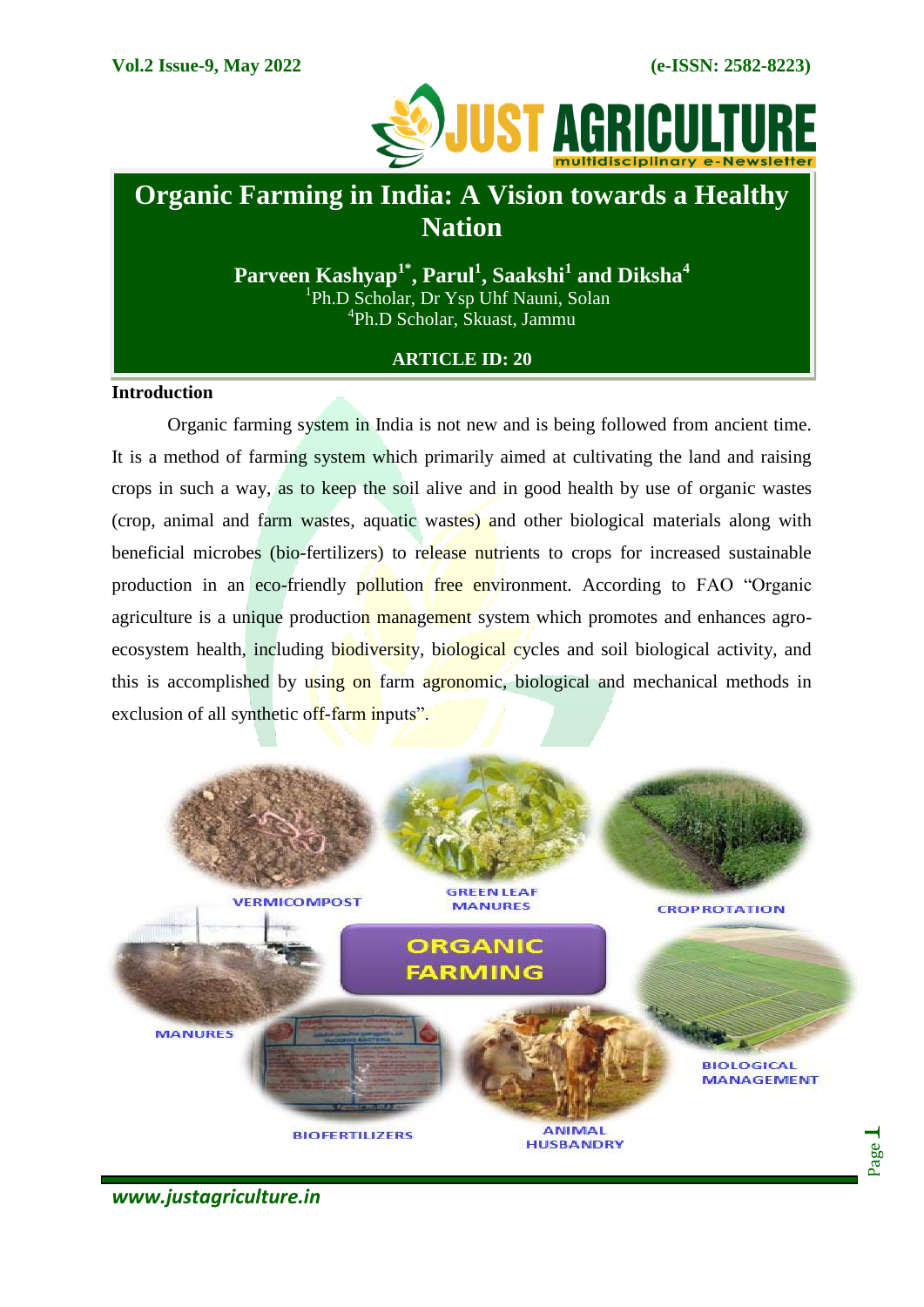Page  $\boldsymbol{\sim}$ 



#### **Principles of Organic Farming:**

- **Principle of health:** Organic agriculture should sustain and enhance the health of soil, plant, animal, human and planet as one and indivisible. Healthy soils produce healthy crops that foster the health of animals and people. Health is the wholeness and integrity of living systems.
- **Principle of ecology:** Organic agriculture should be based on living ecological systems and cycles, work with them, emulate them and help sustain them. This principle roots organic agriculture within living ecological systems. It states that production is to be based on ecological processes, and recycling. Nourishment and well-being are achieved through the ecology of the specific production environment.
- **Principle of fairness:** Organic Agriculture should build on relationships that ensure fairness with regard to the common environment and life opportunities. This principle emphasizes that those involved in organic agriculture should conduct human relationships in a manner that ensures fairness at all levels.
- **Principle of care:** Organic Agriculture should be managed in a precautionary and responsible manner to protect the health and well-being of current and future Generations.



#### **The Important Goals of Organic Farming are:**

- A sufficiently high level of productivity
- Compatibility of cultivation with the natural cycles of the production system as a whole
- Maintaining and increasing the long-term fertility and biological activity of the soil
- Maintaining and increasing natural diversity and agro-biodiversity
- Maximum possible use of renewable resources
- Creation of a harmonic balance between crops and animal husbandry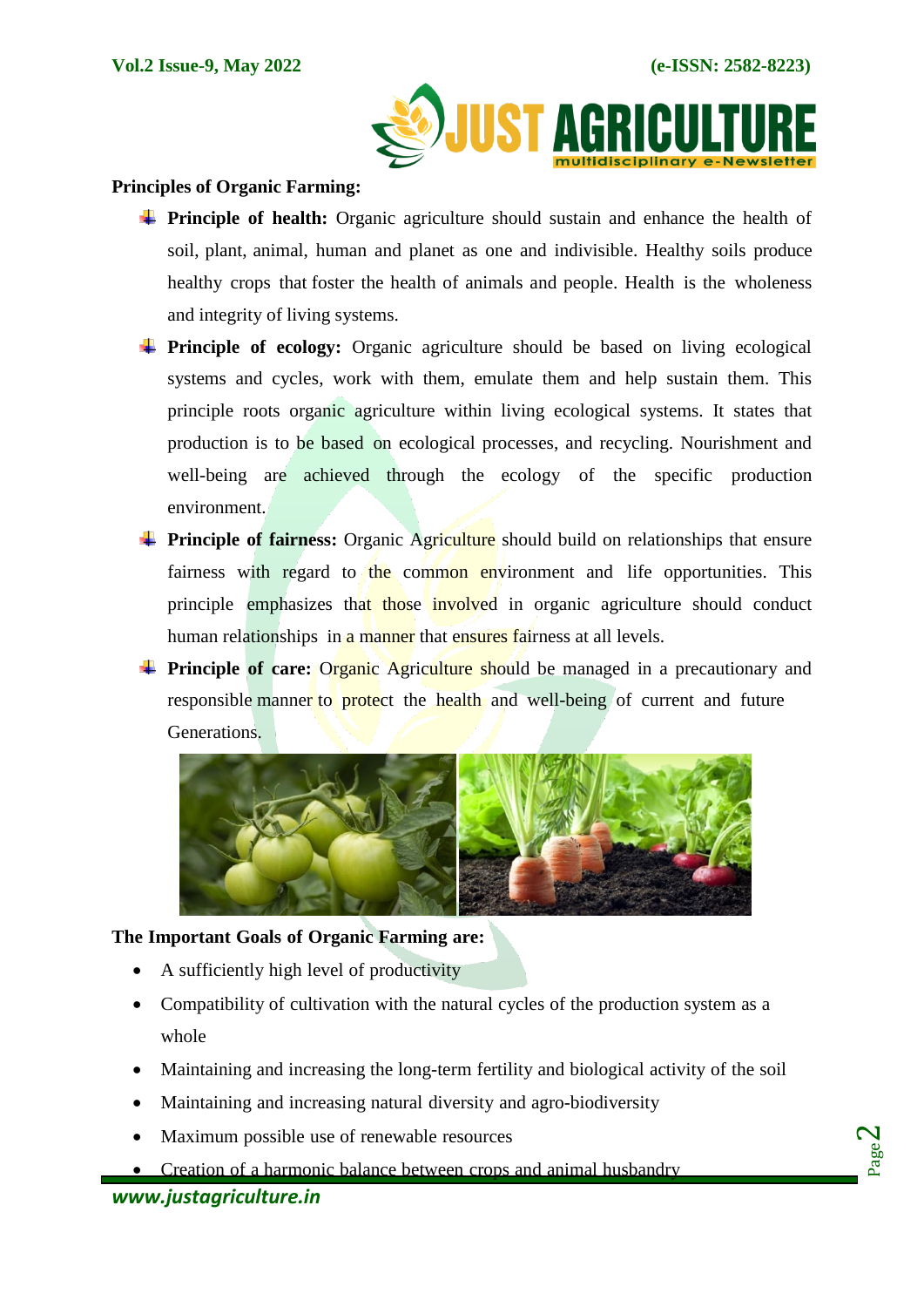

#### **Advantages of Organic Farming:**

- **1. Nutritional, poison-free and tasty food:** The nutritional value of food is largely a function of its vitamin and mineral content. In this regard, organically grown food is dramatically superior in mineral content to that grown by modern conventional methods. A major benefit to consumers of organic food is that it is free of contamination with health harming chemicals such as pesticides, fungicides and herbicides.
- 2. **Lower growing cost:** The economics of organic farming is characterized by increasing profits via reduced water use, lower expenditure on fertilizer and energy, and increased retention of topsoil. To add to this the increased demand for organic produce makes organic farming a profitable option for farmers.
- **3. Enhances soil nourishment:** Organic farming effectively addresses soil management. Even damaged soil, subject to erosion and salinity, are able to feed on micro-nutrients via crop rotation, inter-cropping techniques and the extensive use of green manure. The absence of chemicals in organic farming does not kill microbes which increase nourishment of the soil.
- 4. **Environment-friendly practices:** The use of green pesticides such as neem, compost tea and spinosad is environment-friendly and non-toxic. These pesticides help in identifying and removing diseased and dying plants in time and subsequently, increasing crop defence systems.

#### **Disadvantages of Organic Farming:**

- **Lower productivity:** An organic farm cannot produce as much yield as a conventional or industrialized farm. Though this point is debatable as the productivity and soil quality of an industrialized farm decreases rapidly over the years.
- **Requires skill:** An organic farmer requires greater understanding of his crop and needs to keep a close watch on his crops as there are no quick fixes involved, like pesticides or chemical fertilizers. Sometimes it can be hard to meet all the strenuous requirements and the experience to carry out organic farming.
- $\checkmark$  **Time-consuming:** Significant amounts of time and energy are required to execute the detailed methods and techniques that are required for a farm to be called an organic farm